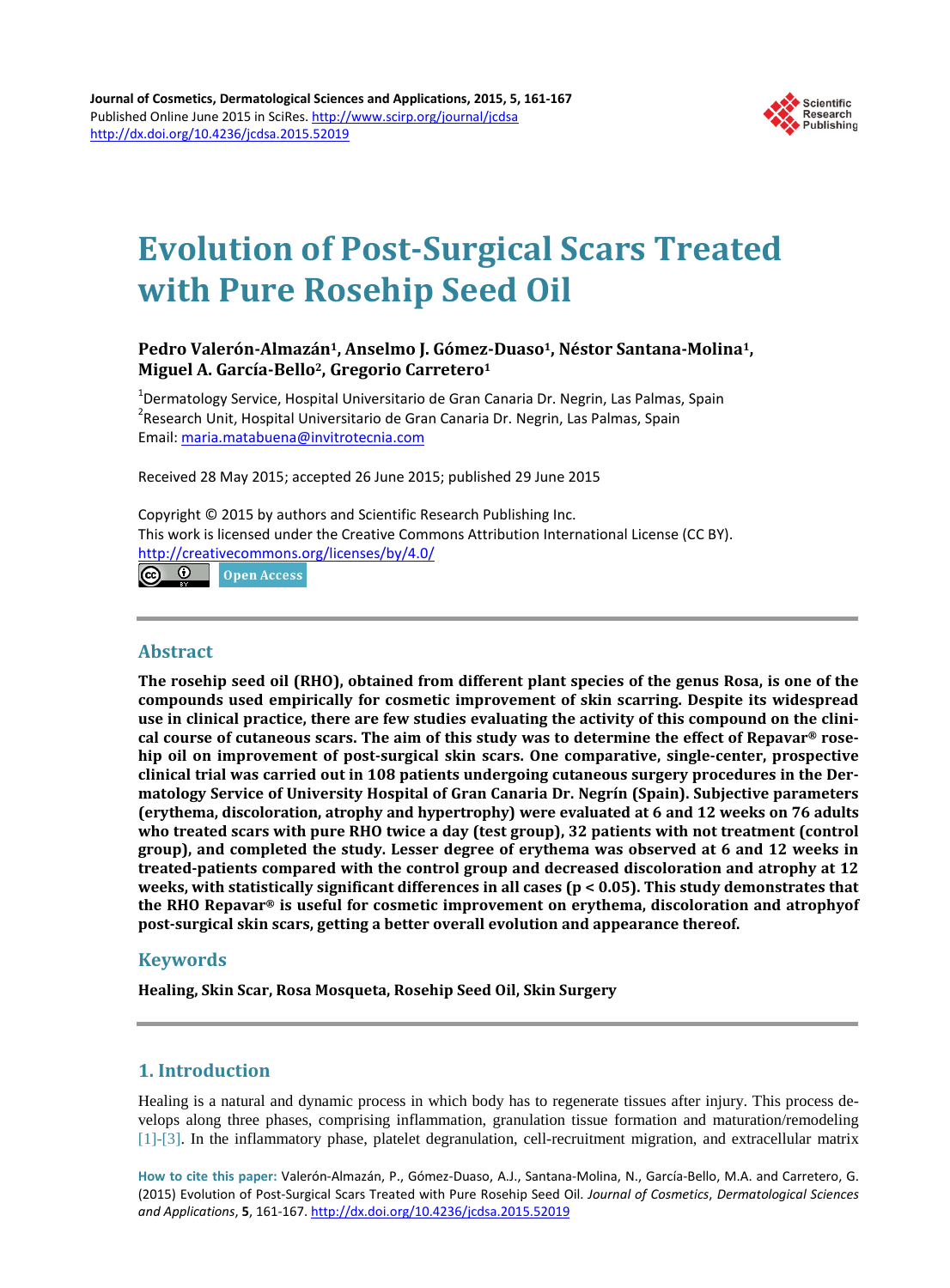formation are initiated, all mediated by multiple cytokines and growth factors [\[4\].](#page-6-1) The proliferative phase starts several days after the initial injury, and it is characterized by angiogenesis, collagen deposition, formation of granulation tissue and epithelialization and contraction of the scar [\[5\].](#page-6-2) In the remodeling phase, tissue enzymes remove excess of extracellular matrix and collagen, and remained fibrils are realigned along the tension lines. This remodeling process occurs during 6 - 12 months but may persist for years after initial injury [\[3\].](#page-6-0)

Clinically, cutaneous scars are defined as macroscopic alterations of the architectural structure of the skin, as a final result of the healing process. The affected area may be displayed as an elevated or depressed area, which has also variations in consistency, color, vascularization and/or innervation. Although many therapies have been tried to improve the clinical appearance of skin scars, no treatment has clearly shown its efficacy and still con-siders prevention as the most important attitude to avoid the appearance of hypertrophic scars or keloids [\[6\].](#page-6-3)

"Rosa mosqueta" or "Rosehip", is a generic name which covers about 70 different species of plants of the genus *Rosa*, as *Rosa rubiginosa*, *Rosa moschata* and *Rosa canina* [\[7\].](#page-6-4) The rosehip seed oil (RHO) is extracted from the seed of the fruit of the wild plant. Some studies have examined before the chemical composition of this compound, where the high content of polyunsaturated fatty acid highlights: linoleic acid (54%), linolenic acid (17%) and oleic acid (16%) between others [\[8\].](#page-6-5) Lesser amounts of other saturated fatty acids and small amounts of other dermatological active interest like transretinoic acid or natural tretinoin (between 0.01% and 0.1%) have also been identified [\[9\].](#page-6-6)

In the medical field, the RHO has been used for decades to treat wounds and/or scars. The beneficial effect of this oil has been attributed to its high content of essential fatty and unsaturated acids abovementioned, which play a key role in the permeability of cell membranes and injuries repair mechanisms [\[10\].](#page-6-7) Despite its theoretical utility in these processes, there are few studies that evaluate the activity of this compound on the clinical course of healing [\[11\]](#page-6-8) [\[12\].](#page-6-9)

The aim of this study was to analyze the clinical course of post-surgical cutaneous scars treated with pure RHO in terms of erythema, discoloration, atrophy and hypertrophy.

#### **2. Methods**

#### **2.1. Patients**

108 patients were underwent open surgical procedures for skin tumor removal of pigmented lesions between April and June (over three months), in the Dermatology Service, University Hospital of Gran Canaria Dr. Negrín, were enrolled in a comparative, single-center and prospective study.

Inclusion criteria in the study were elderly patients with sufficient level of understanding, with not-known-RHO-allergies, without any history of keloids or other healing defects.

The Clinical Research Ethics Committee of the Hospital approved the study, and all patients gave informed consent form to participate in it.

#### **2.2. Treatment**

Patients in the test group had to apply the RHO (Repavar<sup>®</sup>) twice a day on the scar, from the removal of sutures, for six weeks. Patients considered as controls did not perform any treatment.

Patients were assigned to each group randomly and the same experienced dermatologist performed the evaluation in all groups of patients, so that all observations follow the same validated criteria.

## **2.3. Analysis Parameters**

The variables were analyzed at 6 and 12 weeks after removal of sutures, and data were recorded taking into account this classification (**[Table 1](#page-1-0)**):

| Erythema |               | Dyschromia |                          | Atrophy           |  | Hypertrophy                |  |
|----------|---------------|------------|--------------------------|-------------------|--|----------------------------|--|
|          | No erythema   |            | No color change          | No atrophy        |  | No hypertrophy             |  |
|          | Mild (pink)   |            | Slight hyper/hypochromia | Slight depression |  | Slight hypertrophy         |  |
|          | Intense (red) |            | Major hyper/hypochromia  | Major depression  |  | Major hypertrophy (keloid) |  |

<span id="page-1-0"></span>**Table 1.** Evaluation criteria of parameters erythema, discoloration, atrophy and hypertrophy.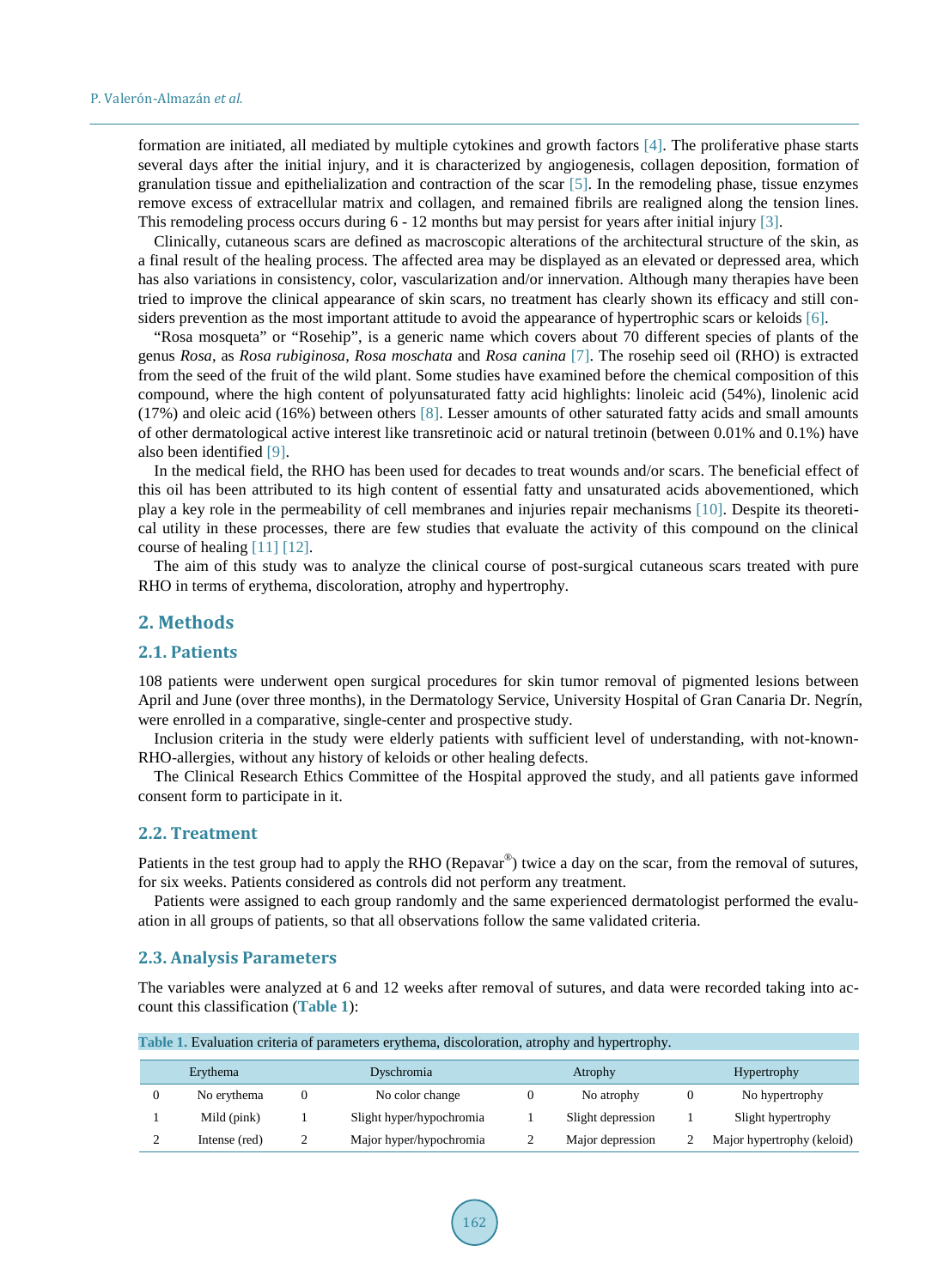For the descriptive analysis, categorical variables were expressed as absolute frequencies and percentages.

#### **2.4. Statistical Analysis**

For statistical analysis, the Chi-square test was used, considering a level of statistical significance *α* < 0.05.

# **3. Results and Discussion**

A total of 160 patients were included in the trial, of whom 120 patients were treated with RHO and 40 underwent no treatment (control).

103 patients from the 120 treated patients group attended the review of 6 weeks and 76 attended the review of the 12 weeks. 32 patients from the 40 patients control group went to the reviews at 6 and 12 weeks. 108 patients completed the study.

No adverse effects were observed in any patient, neither in the treated group and the control group. **[Table 2](#page-2-0)** and **[Figures 1-4](#page-3-0)** summarize the results.

|                    |                  | <b>Treated-group</b> | <b>Control</b> group | <b>Total</b>   |  |  |  |  |  |  |
|--------------------|------------------|----------------------|----------------------|----------------|--|--|--|--|--|--|
| <b>Erythema</b>    |                  |                      |                      |                |  |  |  |  |  |  |
| 6 weeks            | No               | 61 (52.9%)           | 14 (43.8%)           | 75             |  |  |  |  |  |  |
|                    | Mild             | 38 (36.9%)           | 11 (34.4%)           | 49             |  |  |  |  |  |  |
|                    | Intense          | $4(3.9\%)$           | 7(21.9%)             | 11             |  |  |  |  |  |  |
| 12 weeks           | ${\rm No}$       | 56 (73.7%)           | $16(50.0\%)$         | 72             |  |  |  |  |  |  |
|                    | Mild             | 15 (19.7%)           | $9(28.1\%)$          | 24             |  |  |  |  |  |  |
|                    | Intense          | $5(6.6\%)$           | 7(21.9%)             | 12             |  |  |  |  |  |  |
| Dischromia         |                  |                      |                      |                |  |  |  |  |  |  |
| 6 weeks            | ${\rm No}$       | 29 (28.2%)           | 10 (31.3%)           | 39             |  |  |  |  |  |  |
|                    | Mild             | $67(65.2\%)$         | 18 (56.3%)           | 85             |  |  |  |  |  |  |
|                    | Intense          | $7(6.8\%)$           | 4(12.5%)             | 11             |  |  |  |  |  |  |
| 12 weeks           | No               | 48 (63.2%)           | 7(21.9%)             | 55             |  |  |  |  |  |  |
|                    | Mild             | 24 (31.6%)           | 22 (68.8%)           | 46             |  |  |  |  |  |  |
|                    | Intense          | $4(5.3\%)$           | $3(9.4\%)$           | $\tau$         |  |  |  |  |  |  |
| <b>Atrophy</b>     |                  |                      |                      |                |  |  |  |  |  |  |
| 6 weeks            | $\rm No$         | 83 (80.6%)           | 23 (71.9%)           | 106            |  |  |  |  |  |  |
|                    | Mild             | 18 (17.5%)           | 7(21.9%)             | 25             |  |  |  |  |  |  |
|                    | Notorious        | $2(1.9\%)$           | $2(6.3\%)$           | $\overline{4}$ |  |  |  |  |  |  |
| 12 weeks           | No               | 65 (85.5%)           | 20(62.5%)            | 85             |  |  |  |  |  |  |
|                    | Mild             | $9(11.8\%)$          | $9(28.1\%)$          | 18             |  |  |  |  |  |  |
|                    | <b>Notorious</b> | $2(2.6\%)$           | $3(9.4\%)$           | 5              |  |  |  |  |  |  |
| <b>Hypertrophy</b> |                  |                      |                      |                |  |  |  |  |  |  |
| 6 weeks            | No               | 83 (80.6%)           | 26 (81.2%)           | 109            |  |  |  |  |  |  |
|                    | Mild             | 14 (13.6%)           | 4(12.5%)             | 18             |  |  |  |  |  |  |
|                    | Intense          | $6(5.8\%)$           | $2(6.2\%)$           | 8              |  |  |  |  |  |  |
| 12 weeks           | ${\rm No}$       | 67 (89.3%)           | 25 (78.1%)           | 72             |  |  |  |  |  |  |
|                    | Mild             | $7(9.4\%)$           | $6(18.8\%)$          | $24\,$         |  |  |  |  |  |  |
|                    | Intense          | 1(1.3%)              | $1(3.1\%)$           | 12             |  |  |  |  |  |  |

<span id="page-2-0"></span>**Table 2.** Evolution of patients at 6 and 12 weeks.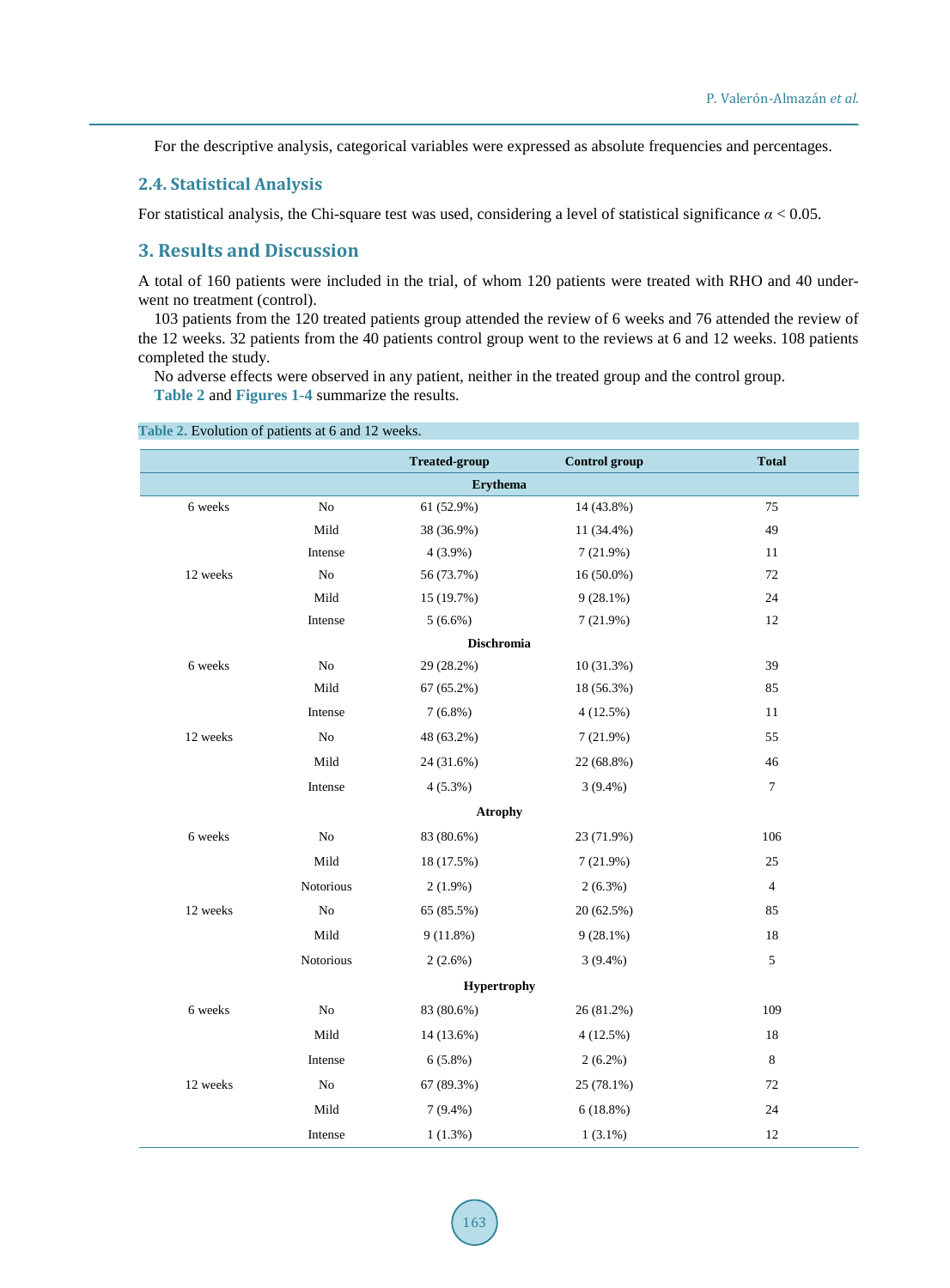<span id="page-3-0"></span>

**Figure 1.** Subjective evaluation of erythema at 6 and 12 weeks. Blue bar, intense; red bar, mild; green bar, no erythema.

<span id="page-3-1"></span>

**Figure 2.** Subjective evaluation of discoloration at 6 and 12 weeks. Blue bar, intense; red bar, mild; green bar, no discoloration.

<span id="page-3-2"></span>

**Figure 3.** Subjective evaluation of atrophy at 6 and 12 weeks. Blue bar, notorious; red bar, mild; green bar, no atrophy.

In the subjective assessment of erythema carried out by the specialist (**[Figure](#page-3-0) 1**), significant differences between the patients and the control group at both 6 and 12 weeks (73% of treated patients did not presented erythema at 12 weeks vs. 50% of control patients) were founded.

Concerning the colorimetric changes taken together, a higher proportion of patients treated with RHO did not shown subjective discoloration at 6 and 12 weeks, although these differences were only significant at 12 weeks (63% of treated patients without discoloration vs. 21% control) (**[Figure 2](#page-3-1)**).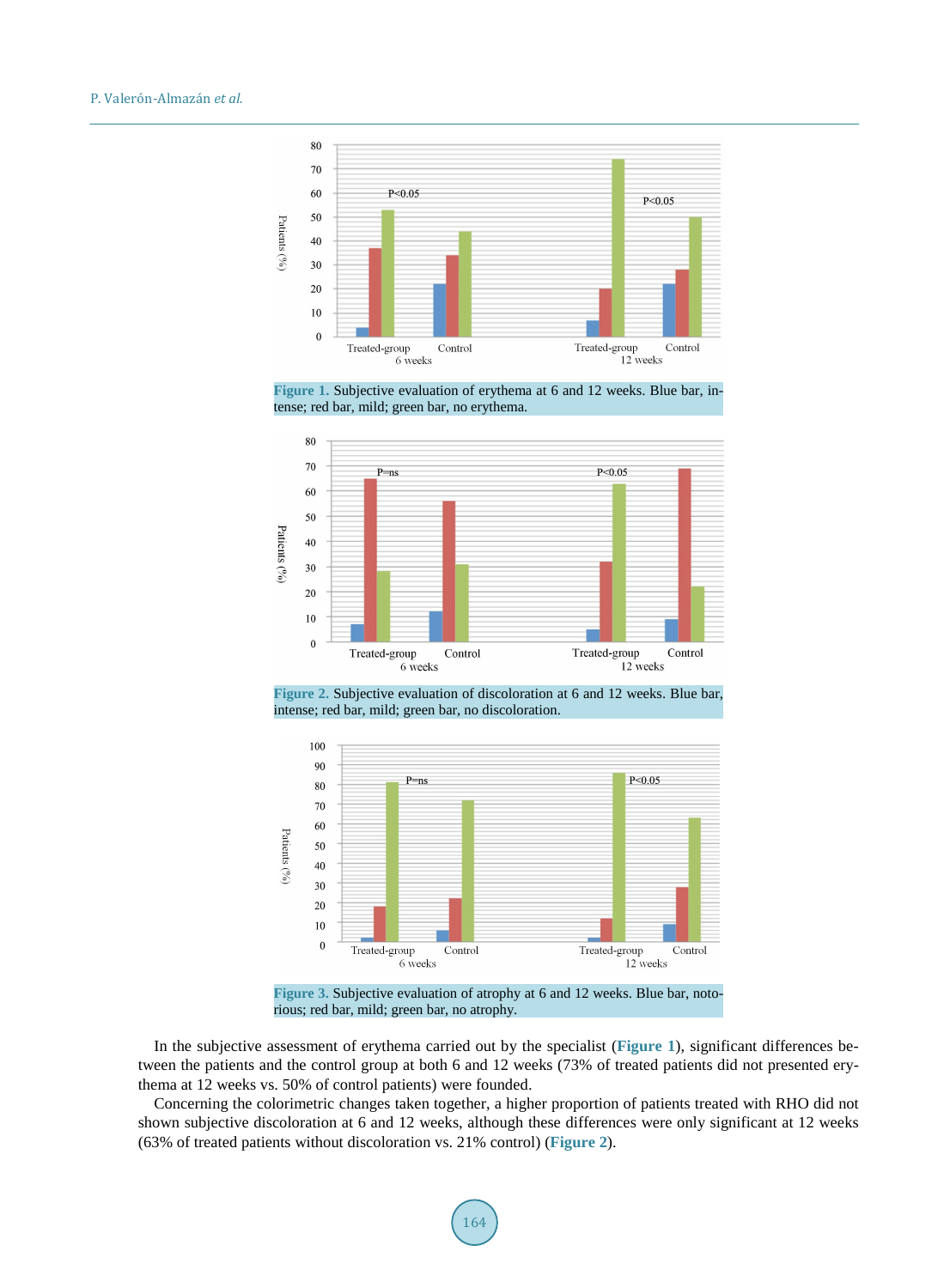#### P. Valerón-Almazán *et al.*

<span id="page-4-0"></span>

**Figure 4.** Subjective evaluation of hypertrophy at 6 and 12 weeks. Blue bar, notorious; red bar, mild; green bar, no hypertrophy.

The atrophy measurement (**[Figure 3](#page-3-2)**) showed differences in patients treated with RHO at 6 and 12 weeks, with significant differences at the second examination (85% vs. 62% of patients without atrophy found at 12 weeks).

Finally, hypertrophy analysis showed better evolution of scars on treated-group compared to control group at 6 and 12 weeks, but no statistically significant differences (**[Figure 4](#page-4-0)**).

**[Figure 5](#page-5-1)** and **[Figure 6](#page-5-2)** show two examples of cutaneous scars treated with RHO, at the beginning of treatment (**[Figure 5\(A\)](#page-5-1)** and **[Figure](#page-5-2) 6(A)**) and after 12 weeks (**[Figure 5\(B\)](#page-5-1)** and **[Figure](#page-5-2) 6(B)**).

In daily dermatological practice, it is common that patients in whom a common surgical procedure is practiced not receive any topical treatment for cosmetic improvement after removal of sutures, beyond sunscreen always recommended. In this study, RHO showed a beneficial effect on clinical appearance of scars, in general, compared with those who were remained to their natural evolution. Our observations are concurrent with previous studies that evaluated the properties of RHO in healing injuries [\[11\]](#page-6-8) [\[12\].](#page-6-9)

Within the parameters analyzed, the most obvious improvement occurred in terms of erythema, with statistically significant differences in medical analysis at both 6 and 12 weeks in the RHO-treated-patients group (**[Figure 1](#page-3-0)**). In the evolution of post-operative dyschromia, only significant differences at 12 weeks were found. It is possible that the scars color improvement may be associated with reduced inflammation [\[13\]](#page-6-10) [\[14\]](#page-6-11) and inhibition of chemotaxis [\[15\]](#page-6-12) [\[16\]](#page-6-13) that has been shown in *in vitro* and *in vivo* clinical trials using Rosehip seed oil.

A previous study used histological criteria to evaluate therapeutic properties of RHO [\[13\],](#page-6-10) but we discard this possibility because the procedure was so invasive.

Several studies have found high levels of unsaturated fatty acids in RHO, mainly linoleic acid, linolenic acid and oleic acid [\[8\]](#page-6-5) [\[9\].](#page-6-6) Essential fatty acids are basic components of the phospholipids in cell membranes, which are involved in numerous phosphorylation and cellular organization processes [\[10\].](#page-6-7) Some compounds like carotenoids and polyphenols have also been isolated from the RHO [\[17\]](#page-6-14) [\[18\],](#page-6-15) which are responsible for the antioxidant activity attributed to this compound. It is possible that the presence of these substances in the RHO contribute to a better evolution of the healing process, especially if it is applied early, as happened in our patients.

In the assessment of atrophy, a higher percentage of patients with outatrophy at 12 weeks, was found with significant differences, in the RHO-treated-group(85% vs. 62%). These differences may be related to the presence of derivatives of vitamin A (retinoic acid or naturally tretinoin) that have been previously identified in RHO [\[9\].](#page-6-6) Tretinoin topical treatment is widely used in dermatology, mainly in the context of acne vulgaris [\[19\]](#page-6-16) and photo-induced skin damage [\[20\],](#page-6-17) although previous references also exist about the benefit of its use in healing injury [\[21\]](#page-6-18) [\[22\].](#page-6-19)

With respect to the appearance of hypertrophy, no large differences were observed in treated patients, with similar percentages versus the control group. This observation is concurrent with the usual clinical experience, because, so far, no therapy has proven effective in a consistent way for the prevention or treatment of hypertrophic scars or keloids [\[23\].](#page-6-20) For now, early identification remains the mainstay for treatment.

## **4. Conclusions**

As final conclusion, this study presented a group of patients in which the early application of RHO Repavar<sup>®</sup> in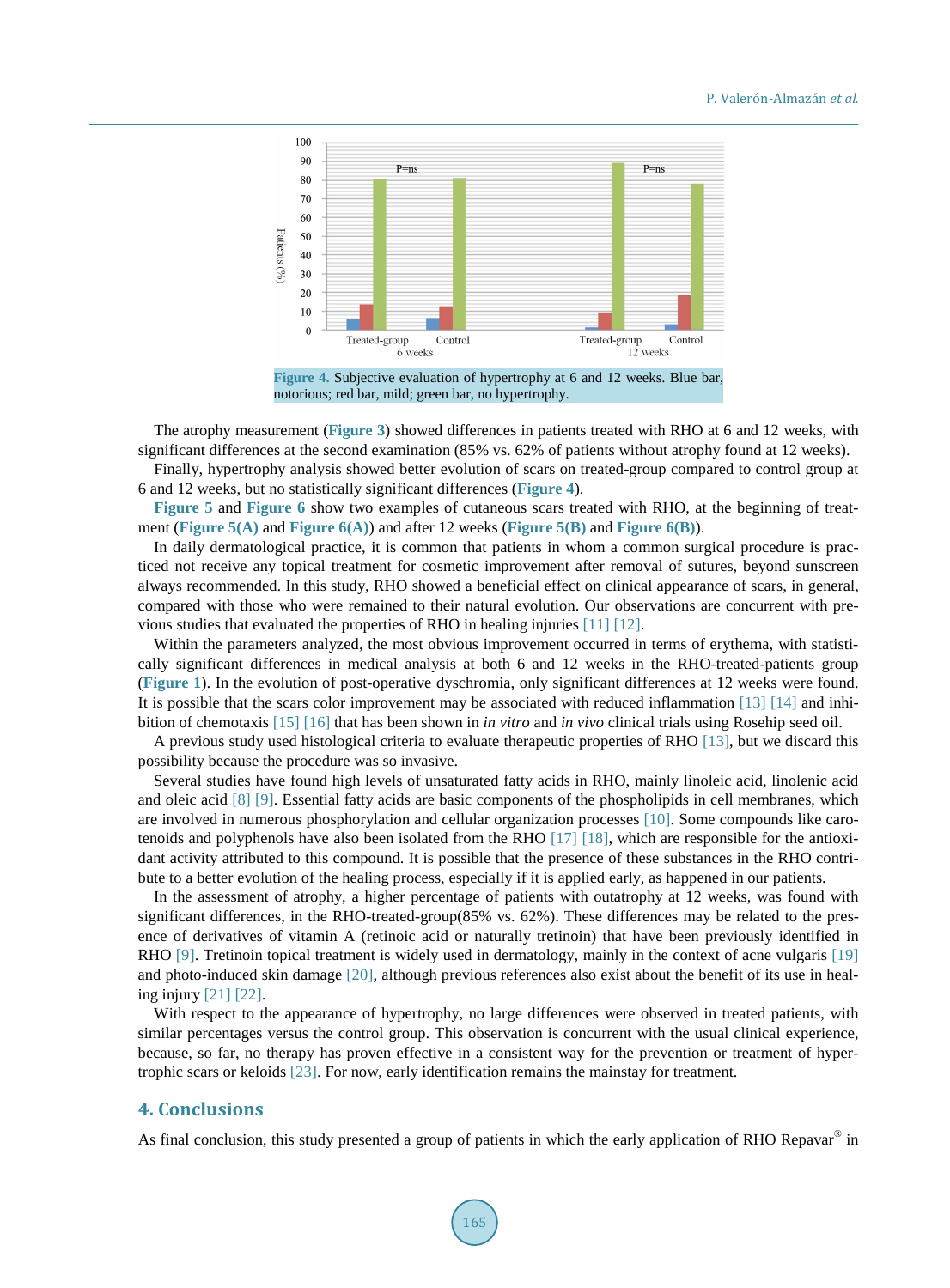<span id="page-5-1"></span>

**Figure 5.** (A) Skin Scar on left side of the face after removal of sutures; (B) Clinical image after 12 weeks of treatment with RHO twice daily.

<span id="page-5-2"></span>

**Figure 6.** (A) Skin Scar on left side of the face after removal of sutures; (B) Clinical image after 12 weeks of treatment with AHM twice daily.

post-surgical scars generally resulted in a cosmetic improvement thereof. This improvement was observed subjectively, especially at the level of erythema, with significant differences at 6 and 12 weeks, and discoloration and atrophy, with significant differences at 12 weeks.

This study provides preliminary results that can support the development of other trials providing a larger number of patients and longer follow-up.

## **Acknowledgements**

This study was sponsored by Ferrer Internacional, SA.

## **References**

<span id="page-5-0"></span>[1] Stadelmann, W.K., Digenis, A.G. and Tobin, G.R. (1998) Physiology and Healing Dynamics of Chronic Cutaneous Wounds. *American Journal of Surgery*, **176**, 26-38. [http://dx.doi.org/10.1016/S0002-9610\(98\)00183-4](http://dx.doi.org/10.1016/S0002-9610(98)00183-4)